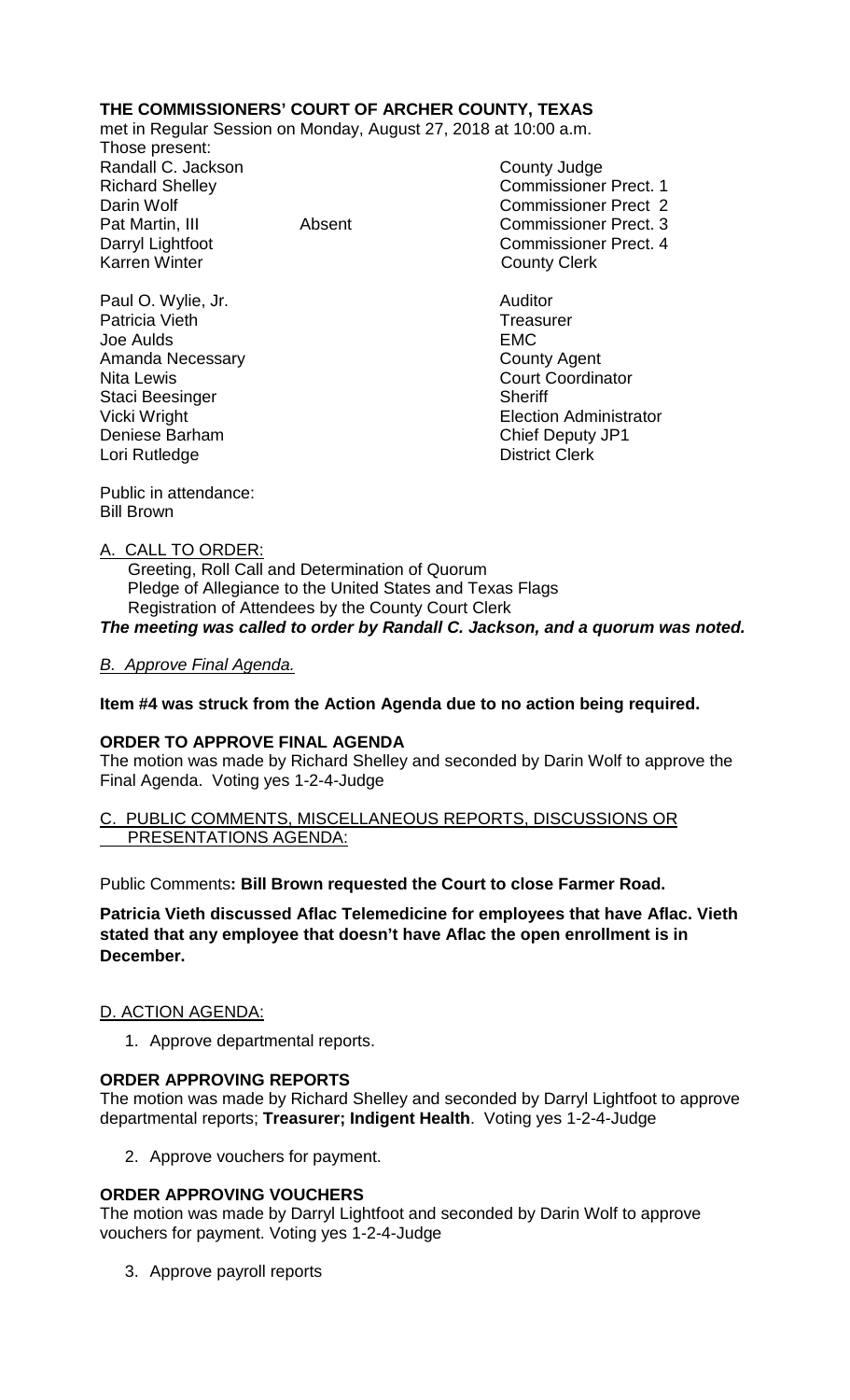## **ORDER APPROVING REPORTS**

The motion was made by Randall C. Jackson and seconded by Richard Shelley to approve payroll reports. Voting yes 1-2-4-Judge

- 4. Approve line item transfers. **Removed.**
- 5. Approve Education Certificates.

### **ORDER APPROVING CERTIFICATES**

The motion was made by Darin Wolf and seconded by Darryl Lightfoot to approve education certificates: **Dawn Vieth; Debbie Tedrow and Samantha Baumer**. Voting yes 1-2-4-Judge

6. Approve Publisher's Certificates.

### **ORDER APPROVING CERTIFICATES**

The motion was made by Darin Wolf and seconded by Richard Shelley to approve publisher's certificates. Voting yes 1-2-4-Judge

7. Approve FY 2019 Elected Officials' Salaries.

### **ORDER TO APPROVE FY2019 OFFICIALS' SALARIES**

The motion was made by Darryl Lightfoot and seconded by Darin Wolf to approve FY2019 Elected Officials' salaries. Voting yes 1-2-4-Judge

- **8.** Discuss and/or take action on Mitigation Plan for Nortex Regional Counties. **Joe Aulds discussed a Mitigation Plan meeting that is scheduled for the end of September. No action taken.**
- **9.** Consider and/or approve *Interlocal Agreement* with the City of Windthorst. **Darin Wolf discussed interlocal agreement with the City of Windthorst.**

#### **ORDER TO APPROVE AGREEMENT**

The motion was made by Darin Wolf and seconded by Darryl Lightfoot to approve Interlocal Agreement with the City of Windthorst. Voting yes 1-2-4-Judge

**10.**Consider and/or take action on *Commissioners Court Precinct Redistricting Representation Offer.* **Randall C. Jackson discussed redistricting offer for the 2020 census from Allison and Bass.**

### **ORDER TO TABLE APPROVING REDISTRICT OFFER**

The motion was made by Randall C. Jackson and seconded by Richard Shelley to approve tabling Commissioners Court Precinct Redistricting offer. Voting yes 1-2-4- Judge

**11.**Discuss and/or take action on request to close a portion of a county road. **Randall C. Jackson requested this item be tabled since the County Attorney could not be present for the meeting today.** 

## **ORDER TO TABLE ROAD CLOSURE**

The motion was made by Randall C. Jackson and seconded by Richard Shelley to table approving closing Farmer Road. Voting yes 1-2-4-Judge

12.Consider and/or approve the election *Central Counting Station.* Manager: Vicki Wright Tabulation Supervisor: Christie Mooney

## **ORDER TO APPROVE ELECTION CENTRAL COUNTING**

The motion was made by Randall C. Jackson and seconded by Darryl Lightfoot to approve election Central Counting Station. Voting yes 1-2-4-Judge